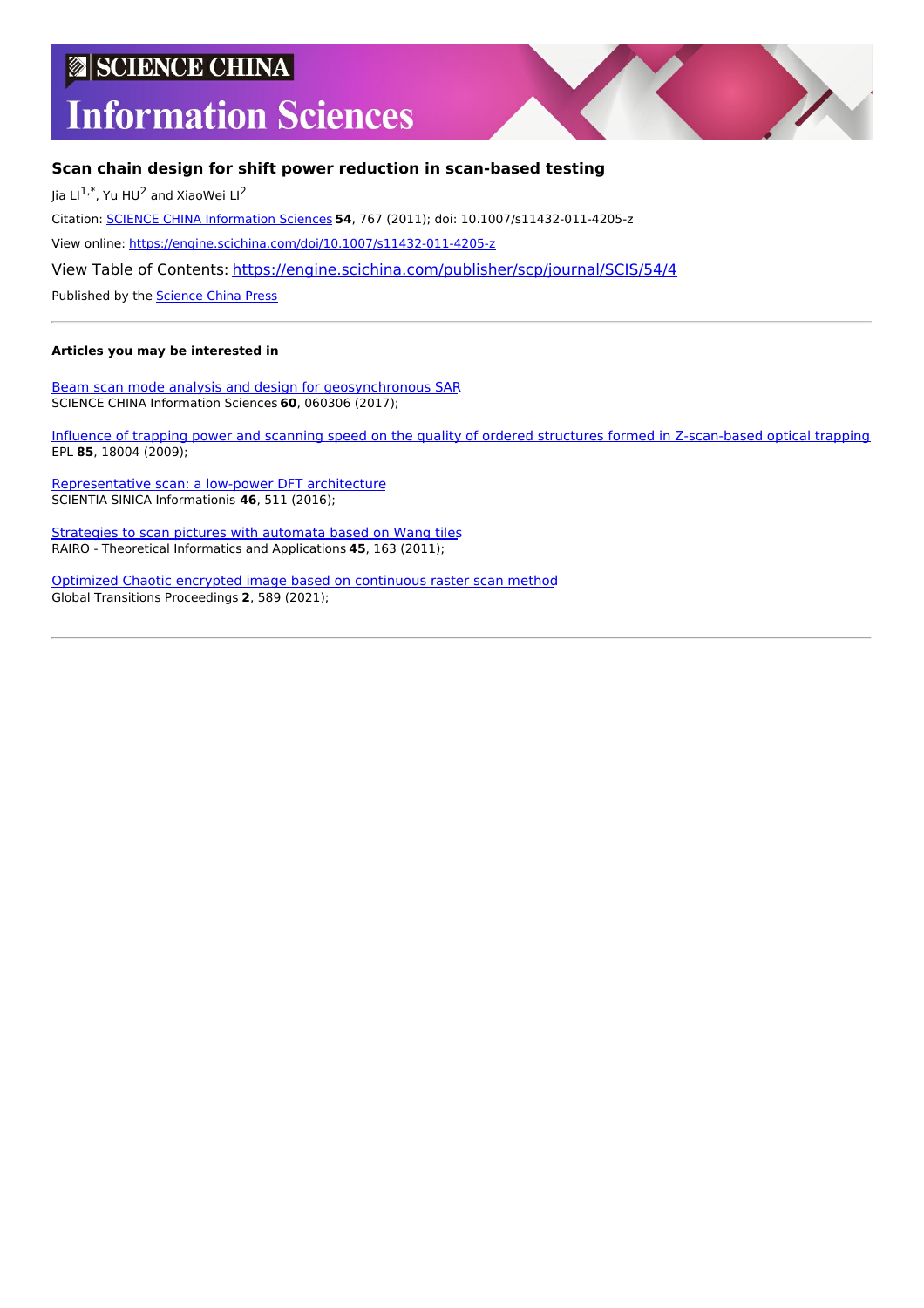. RESEARCH PAPERS .

April 2011 Vol. 54 No. 4: 767–777 doi: 10.1007/s11432-011-4205-z

# Scan chain design for shift power reduction in scan-based testing

LI Jia<sup>1</sup><sup>\*</sup>, HU Yu<sup>2</sup> & LI XiaoWei<sup>2</sup>

 $1$ The School of Software, Tsinghua University, Beijing 100084, China; <sup>2</sup>The Institute of Computing Technology, Chinese Academy of Sciences, Beijing 100190, China

Received August 11, 2009; accepted December 1, 2009; published online February 28, 2011

Abstract Test power of VLSI systems has become a challenging issue nowadays. The scan shift power dominates the average test power and restricts clock frequency of the shift phase, leading to excessive thermal accumulation and long test time. This paper proposes a scan chain design technique to solve the above problems. Based on weighted transition metric (WTM), the proposed extended WTM (EWTM) that is utilized to guide the scan chain design algorithm can estimate the scan shift power in both the shift-in and shift-out phases. Moreover, the wire length overhead of the proposed scan chain design can also be reduced by the proposed distance of EWTM (DEWTM) metric. Experimental results confirm that the proposed approach can significantly reduce scan shift power with low wire length overhead.

Keywords low power DfT, scan-based testing, test power reduction, scan chain design

Citation Li J, Hu Y, Li X W. Scan chain design for shift power reduction in scan-based testing. Sci China Inf Sci, 2011, 54: 767–777, doi: 10.1007/s11432-011-4205-z

## 1 Introduction

Conventional very large scale integration (VLSI) systems are usually implemented to provide both high performance and integration, which brings many new challenges. Among these challenges, power dissipation is a very important one [1]. Test power may be twice as high as the power consumed during the normal function mode [2], because: 1) Unlike successive functional input vectors applied to a given VLSI system, which usually have significant correlations, the correlations between consecutive test patterns are usually loose. 2) Test engineers usually use parallel testing in the VLSI system to reduce the test application time and thus cut down the test cost, which results in excessive power dissipation in the long duration of shift phase.

Scan-based test techniques dominate the current design-for-testability (DfT) market, but they suffer from increasing power dissipation caused by excessive transitions during the long shift process, which will create unnecessary transitions in the cores under test. This high test power may make the system fail or damaged during the test phase, or affect its long term reliability [3]. Moreover, it will also limit the test frequency and hamper the test parallelism of multiple cores in the system. Therefore, the demand of low power during testing increases rapidly.

<sup>∗</sup>Corresponding author (email: gracelee@126.com)

<sup>°</sup>c Science China Press and Springer-Verlag Berlin Heidelberg 2011 info.scichina.com www.springerlink.com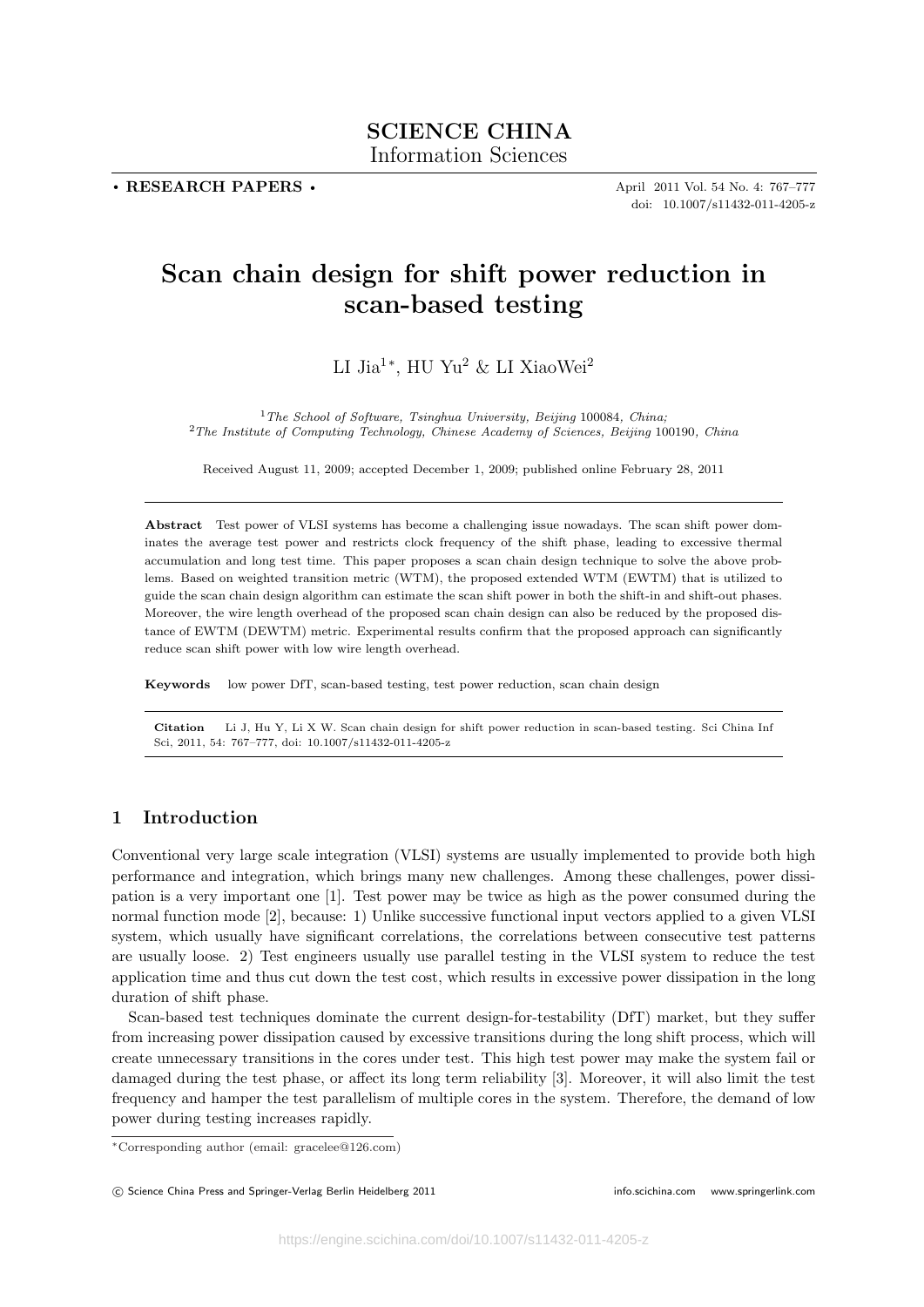Many DfT modification techniques have been proposed for scan shift power reduction recently, which can be broadly categorized into two types:

(1) Vector-independent techniques: Scan partitioning [4, 5] can suppress the scan chain rippling. Gates insertion between the scan chain and the combinational portion of the circuit [6] can reduce scan shift power at the cost of the degradation of functional performance due to additional gate delay. Scan chain clustering [7–9] can reduce the scan shift power with some design overhead. The above techniques do no need to be particularly designed according to their test vectors.

(2) Vector-dependent techniques: Scan chain redesign [10–15] can significantly reduce the number of switching activities on scan chains thus cutting down the scan shift power. And logic gate insertion between scan cells was proposed in [16]. Though these techniques need to be particularly used for each design according to their different test vectors, their efficiencies are usually much higher than that of vector-independent technique with much less performance degradation.

There are also other low power techniques without DfT modification [17–19]; however, they are usually not so efficient on shift power reduction as the above techniques.

This paper proposes a DfT modification technique for reducing the shift power through scan chain design. Based on previous weighted transition metric (WTM) [20], extended WTM (EWTM) is proposed to estimate the scan shift power caused by transitions in each scan cell. Distance of EWTM (DEWTM) is also proposed to shorten the scan wire connection. In the proposed algorithm, we first divide the scan cells into two scan chains according to signal-0 and signal-1 probabilities of their stimuli and responses, and then in each partitioned scan chain, order the scan cells by the proposed EWTM and DEWTM.

The rest of this paper is organized as follows: Preliminaries will be given in the next section. Section 3 illustrates the proposed EWTM. Section 4 introduces the proposed scan design, and DEWTM is introduced in section 5 to shorten the scan wire connection. Section 6 discusses some practical issues of vector-dependent DfT techniques including the proposed one. Finally, section 7 reports experimental results, and section 8 concludes this paper.

# 2 Preliminaries

Power dissipation in CMOS circuits consists of two parts: dynamic and static. Dynamic power dissipation occurs during output switching because of short-circuit current, and charging and discharging of load capacitance, while static power dissipation is caused by leakage current or other currents continuously drawn from the power supply. For existing CMOS technology, dynamic power is the dominant source of power dissipation, though it may change soon with developing technology.

Dynamic power dissipation of CMOS circuit can be calculated as

$$
P_{\text{dynamic}} = \frac{1}{2} C_{\text{load}} V_{DD}^2 f \alpha,\tag{1}
$$

where f is the clock frequency,  $\alpha$  is the expected number of output transitions in a clock period,  $C_{load}$  is the load capacitance (including gate input and interconnect capacitances), and  $V_{DD}$  is the supply voltage of the circuit. By eq. (1), under given  $C_{load}$ ,  $V_{DD}$  and f, which are usually decided by given technology and design, the most efficient and easy way to reduce dynamic power is to reduce the value of  $\alpha$ , which has linear correlation with the dynamic power dissipation.

There are two major phases in scan-based testing schemes: shift and capture. Capture cycles appear periodically among shift cycles, and shift cycles are usually hundreds of times of capture cycles. The main target of this paper is to reduce power dissipation during shift mode, because: 1) Low correlations among successive patterns during the shift phase make the switching activities much higher and irregular than that of normal mode. Though instantaneous power dissipation during capture cycles are usually higher than that of shift cycles, the duration of shift mode is usually much longer than that of capture mode, the accumulated thermal effect may induce serious structural degradations, such as hot spots, corrosion, electro-migration, hot-carrier-induced defects, or dielectric breakdown. 2) On the other hand, to avoid these damages, engineers usually have to slow down the shift clock thus further raising the test cost; in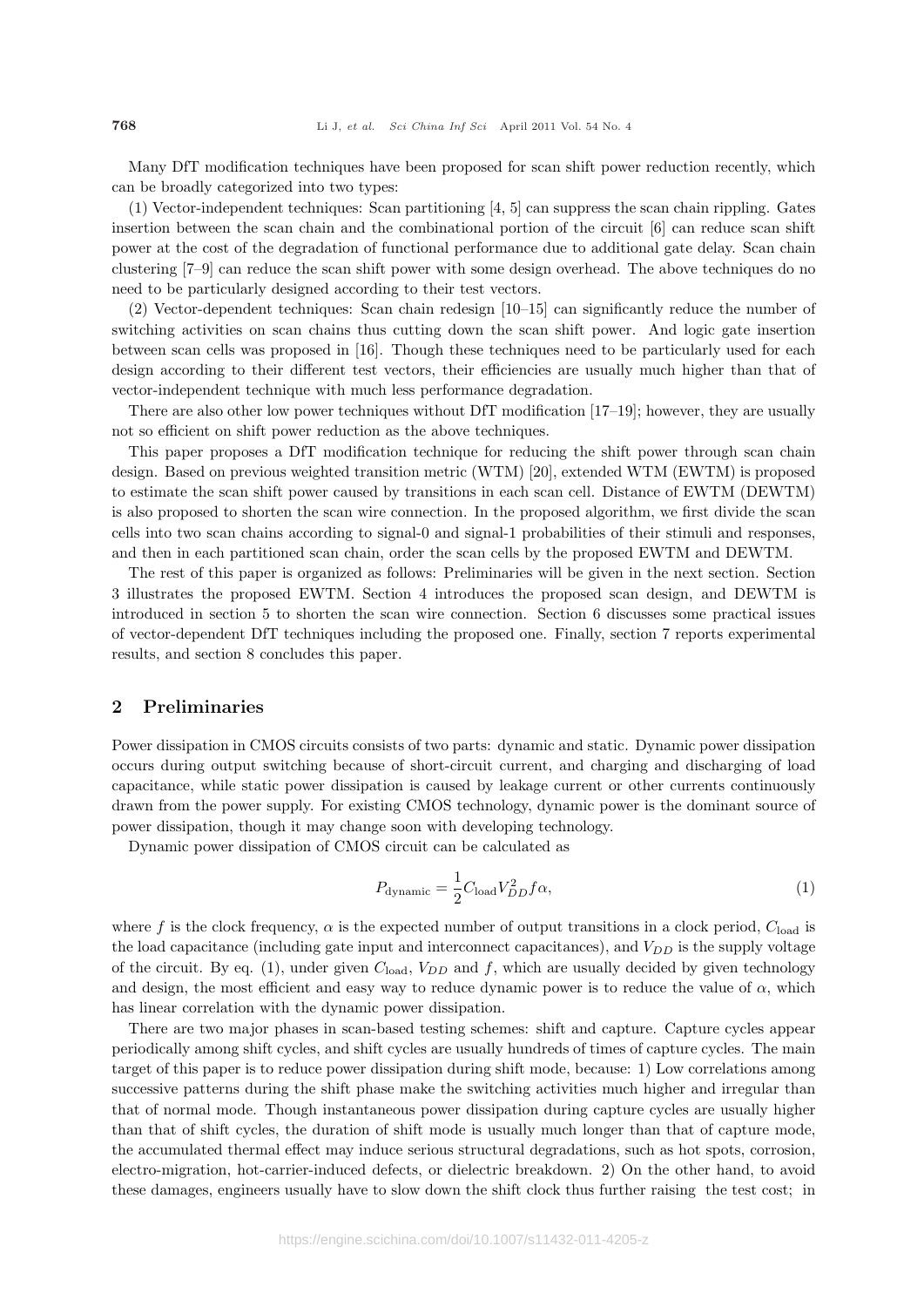

Figure 1 Transitions on scan chain caused by test stim-Figure 1 Transitions on scan chain caused by test stimular Figure 2 Transitions in test stimuli.



other words, we can cut down the test cost by reducing shift power so as to enhance the required shift cycle frequency. 3) Existing capture power reduction techniques usually resort to X-filling techniques without conflicting with the proposed DfT technique, as has been proven in prior works [17–19] and will also be verified in experimental results of this paper.

Ref. [20] showed that power dissipation of the system under test has nearly linear correlation with the transition count happening in the scan cells. Transitions caused by the shift operation are decided by the logic value differences between adjacent bits in the test vector as shown in Figure 1. In this scan chain, the test response vector shifted out of the scan chain is '0111', and the next test stimulus vector shifted into the scan chain is '1001'. Transitions caused by logic value differences in the test vectors in each cycle are all highlighted by dot lines.

# 3 Extended weighted transition metric

To estimate dynamic power in the shift-in or shift-out phases shown in Figure 1 efficiently and quickly, ref. [20] proposed weight transitions metric (WTM). Consider a scan chain of length l and a scan vector  $V_i = V_{i,1}V_{i,2}V_{i,3}V_{i,l}$  with  $V_{i,1}$  scanned in the scan chain before  $V_{i,2}$ , and so on, the WTM of the vector is

$$
WTM_i = \sum_{j=1}^{l-1} (V_{i,j} \bigoplus V_{i,j+1}) \times (l-j).
$$
 (2)

For the example scan chain in Figure 2, the test stimulus vector that will be shifted into the scan chain is 1001, there are two logic value differences within this vector, and the transition count caused by these two logic value differences are different during the shift phase: Transition 1 will cause three scan cells to toggle and transition 2 will cause only one scan cell to toggle as can be verified in Figure 1.

It has also been shown in [20] that the power dissipation of the system under test has nearly linear correlation with transitions that happen in the scan chain. Therefore, if the entire test cube contains  $N_v$ stimulus vectors, the average scan-in power  $P - in_{\text{avg}}$  can be estimated as

$$
P - in_{\text{avg}} = \frac{\sum_{i=1}^{N_v} [\sum_{j=1}^{l-1} (V_{i,j} \bigoplus V_{i,j+1}) \times (l-j)]}{N_v}.
$$
\n(3)

Power dissipation during the shift phase also consists of two parts: scan-in and scan-out. Similar formulae can also be used for scan-out power estimation.

However, the above calculation can only estimate the consumed shift power in either shift-in or shift-out phase, but not both. Therefore, we need to extend it so as to estimate transitions caused by logic value differences in both test stimuli and responses when the shift-in and shift-out are conducted in parallel as shown in Figure 1. Different from WTM, which is used to calculate transitions caused by a test vector, EWTM can calculate transitions that happen between two scan cells according to their logic values in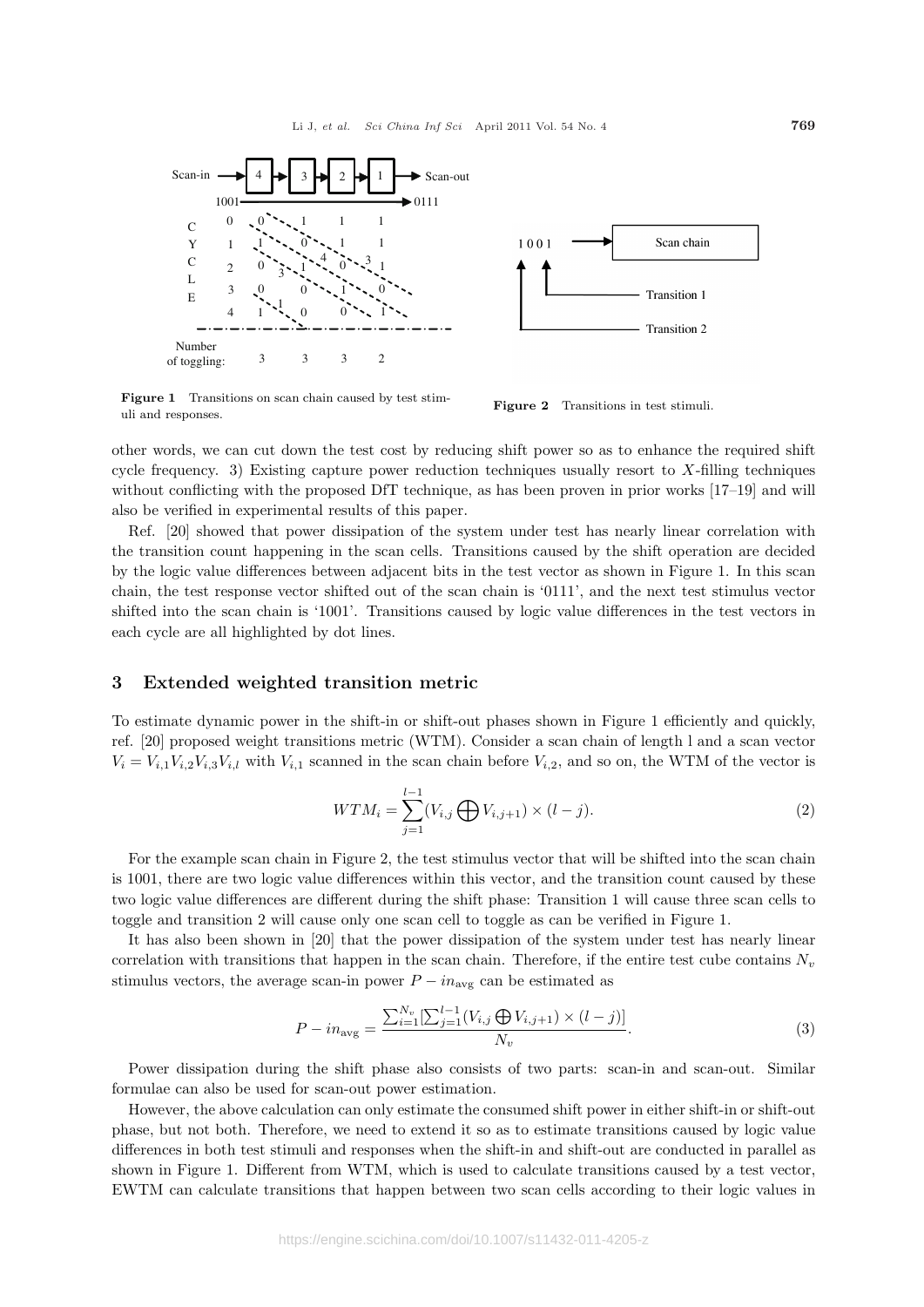both test stimulus and response vectors in the whole test set, which can help to decide proper connection order of these scan cells.

In Figure 1, there is one logic value difference within the response vector  $R_i = R_{i,1}R_{i,2}R_{i,3}R_{i,4} =$  '1110', and two logic value differences in the next test stimuli vector  $V_{i+1}$  = '1001'. The logic value difference in the response vector will cause transitions at three scan cells:  $Cell_1 - Cell_3$ , while the two logic differences in the stimulus vector make 3 scan cells  $(Cell_2 - Cell_4)$  and one scan cell  $(Cell_4)$  toggle respectively. Notice that the logic value differences between  $R_{i,3}$  and  $R_{i,4}$  and  $V_{i+1,3}$  and  $V_{i+1,4}$  are both caused by different logic values between  $Cell_3$  and  $Cell_4$ , but these logic differences have different impacts on scan chain transitions during the shift phase. The former one causes three cells to toggle during scan-out, while the latter one only causes  $Cell_4$  to toggle during scan-in. Additionally, notice that there is another kind of transitions induced by different logic values between the last bit of response vector and the first bit of stimulus vector, which causes power dissipation at all the scan cells. This kind of transitions can be reduced by scan vector reordering, which is not emphasized in this work but is also interesting. If the test cube contains  $N_v$  pairs of stimulus and response vectors,  $EWTM_i$  between a pair of adjacent scan cells  $Cell_i$  and  $Cell_{i+1}$  can be calculated as

$$
EWTM_j = WTM_j^{\text{shift-in}} + WTM_j^{\text{shift-out}} = \sum_{i=1}^{N_v} (V_{i,j} \bigoplus V_{i,j+1}) \times (l-j) + \sum_{i=1}^{N_v} (R_{i,j} \bigoplus R_{i,j+1}) \times j, \tag{4}
$$

where j ranging from 1 to  $l-1$  stands for position of the scan cell nearer to the scan-out port in this pair of scan cells.

Based on (3) and (4), the average shift power (including both shift-in and shift-out power) dissipation can be estimated as

$$
P_{\text{shift}} = \frac{\sum_{j=1}^{l-1} \left[ \sum_{i=1}^{N_v} (V_{i,j} \bigoplus V_{i,j+1}) \times (l-j) + \sum_{i=1}^{N_v} (R_{i,j} \bigoplus R_{i,j+1}) \times j \right] + \sum_{i=1}^{N_v-1} (R_{i,l} \bigoplus V_{i+1,1}) \times l}{N_v}.
$$
 (5)

By  $(3)$ – $(5)$ , the power dissipated during scan test depends not only on logic value differences among stimuli or responses, but also on the sum of their respective weights.

The major difference between WTM and EWTM is: WTM measures the transitions occurring in the scan chain in a horizontal way, which calculates the transitions happening within a test vector; while EWTM considers the transitions in a vertical way, which focuses on the total transitions during the entire test phase caused by test stimuli and responses of the test cube between two adjacent scan cells, so their placement can be adjusted according to EWTM.

# 4 Proposed scan chain design

From the previous analysis, we can see that shift power reduction can be achieved by reducing EWTM between scan cell pairs in scan chains. To this end, the proposed low power scan chain design goes in two steps: first, grouping the scan cells according to the signal-0 and signal-1 probabilities of their test stimuli and responses; second, ordering the scan cells according to their EWTM.

### 4.1 Scan cell grouping

Generally speaking, a scan cell may contain different numbers of '0' and '1' bits in its test stimuli and responses. If one scan cell contains more '1's in its test stimuli and responses, but its adjacent scan cells contains more '0's, or vice versa, there will probably be more transitions in the scan chain. Therefore firstly, to reduce logic value differences between adjacent scan cells in scan chains, we assign these scan cells to two groups according to their stimulus and response signal probabilities.

Considering the test set shown in Figure 3, where  $S_1 - S_5$  denote 5 test stimulus vectors and  $R_1 - R_5$ denote the 5 test response vectors, signal probabilities of 0 and 1 of each scan cell can be calculated according to their logic values in these test vectors as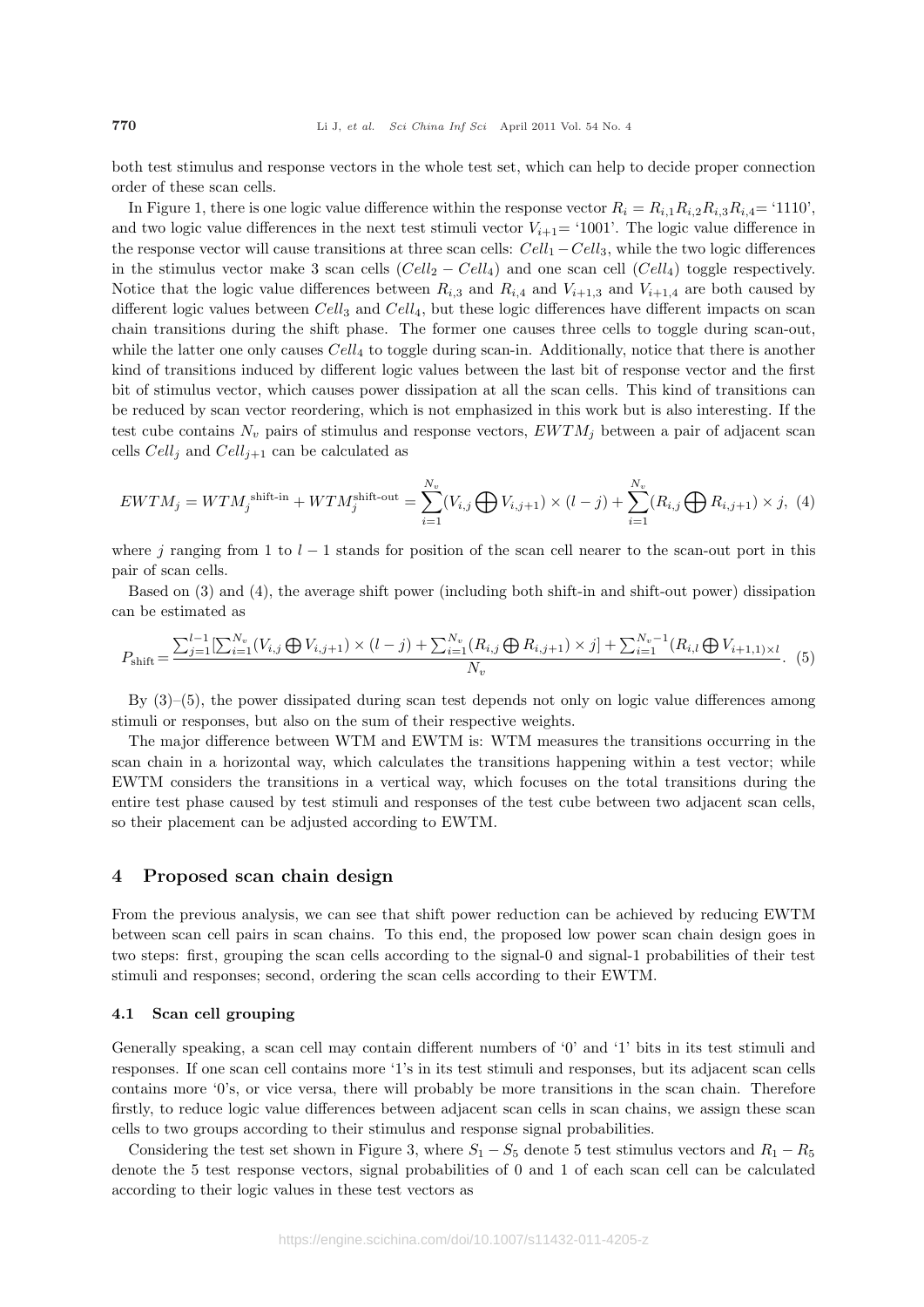| # Scan cell | 1             | 2                             | 3                | 4                         | 5                | 6            | 7                | 8 | 9               | 10              |
|-------------|---------------|-------------------------------|------------------|---------------------------|------------------|--------------|------------------|---|-----------------|-----------------|
| $S_1$       | X             | Χ                             | X                | X                         | Χ                | 1            | 1                | 1 | $\bf{0}$        | X               |
| $R_1$       | 1             | Χ                             | $\boldsymbol{0}$ | Χ                         | X                | Χ            | Χ                | 0 | $\mathbf 0$     | 1               |
| $S_2$       | 0             | $\bf{0}$                      | 1                | 0                         | $\mathbf{1}$     | Χ            | $\bf{0}$         | Χ | Χ               | Χ               |
| $R_2$       | 1             | 1                             | 0                | 1                         | 0                | $\bf{0}$     | 1                | Χ | $\bf{0}$        | 1               |
| $S_3$       | Χ             | $\bf{0}$                      | $\mathbf{1}$     | $\mathbf{1}$              | $\mathbf{1}$     | 1            | $\bf{0}$         | 1 | 1               | $\bf{0}$        |
| $R_3$       | 0             | 1                             | 0                | 1                         | 1                | 1            | 1                | 1 | 0               | 1               |
| $S_4$       | X             | $\bf{0}$                      | $\mathbf{1}$     | 0                         | $\bf{0}$         | $\mathbf{1}$ | 1                | 1 | $\bf{0}$        | Χ               |
| $R_4$       | 1             | 0                             | 1                | 0                         | $\bf{0}$         | Χ            | X                | X | Χ               | X               |
| $S_5$       | Χ             | X                             | 1                | $\mathbf{1}$              | $\boldsymbol{0}$ | 1            | 1                | Χ | 1               | 0               |
| $R_5$       | 1             | 0                             | 1                | $\bf{0}$                  | $\bf{0}$         | $\mathbf 0$  | $\boldsymbol{0}$ | Χ | X               | X               |
| $P_1$       | $0.4^{\circ}$ | $0.2$ 0.6 0.4 0.3 0.5 0.5 0.4 |                  |                           |                  |              |                  |   | $0.2 \quad 0.3$ |                 |
| $P_0$       |               | $0.2 \quad 0.5$               |                  | $0.3$ 0.4 0.5 0.2 0.3 0.1 |                  |              |                  |   |                 | $0.5 \quad 0.2$ |
| Group ID    | 1             | 0                             | 1                | 0                         | 0                | 1            | 1                | 1 | 0               | 1               |

Figure 3 Signal probabilities of 0 and 1 of scan cells.



Figure 4 Scan cell grouping decision flow chart.

$$
P_{1/0} = \frac{\sum_{i=1}^{n} (i = 1/0)}{n},\tag{6}
$$

where n is the number of test vectors. The results are shown behind  $P_1$  and  $P_0$  in Figure 3. Now we can assign scan cells in the system to two groups according to  $P_1$  and  $P_0$  so that scan cells in the same group are more likely to have the same logic value: scan cells with higher  $P_1$  are assigned to one group called  $Group_1$ , and scan cells with higher  $P_0$  are grouped into  $Group_0$ .

As shown in Figure 3,  $\{Cell_1, Cell_3, Cell_6, Cell_7, Cell_8, Cell_{10}\}$  are grouped into  $Chain_1$ , and  $\{Cell_2,$  $Cell_5$ ,  $Cell_9$ } are grouped into  $Chain_0$ . After grouping the scan cells that have different  $P_1$  and  $P_0$ , the scan cells with equal  $P_1$  and  $P_0$  will be assigned to the scan chain with fewer scan cells to balance length of these two scan chains to achieve a shorter test time. For example, the 4th scan cell in Figure 3 will be assigned to the scan chain with fewer scan cells, and it is  $Chain_0$  in this case. The flow of our scan cell grouping is outlined in Figure 4.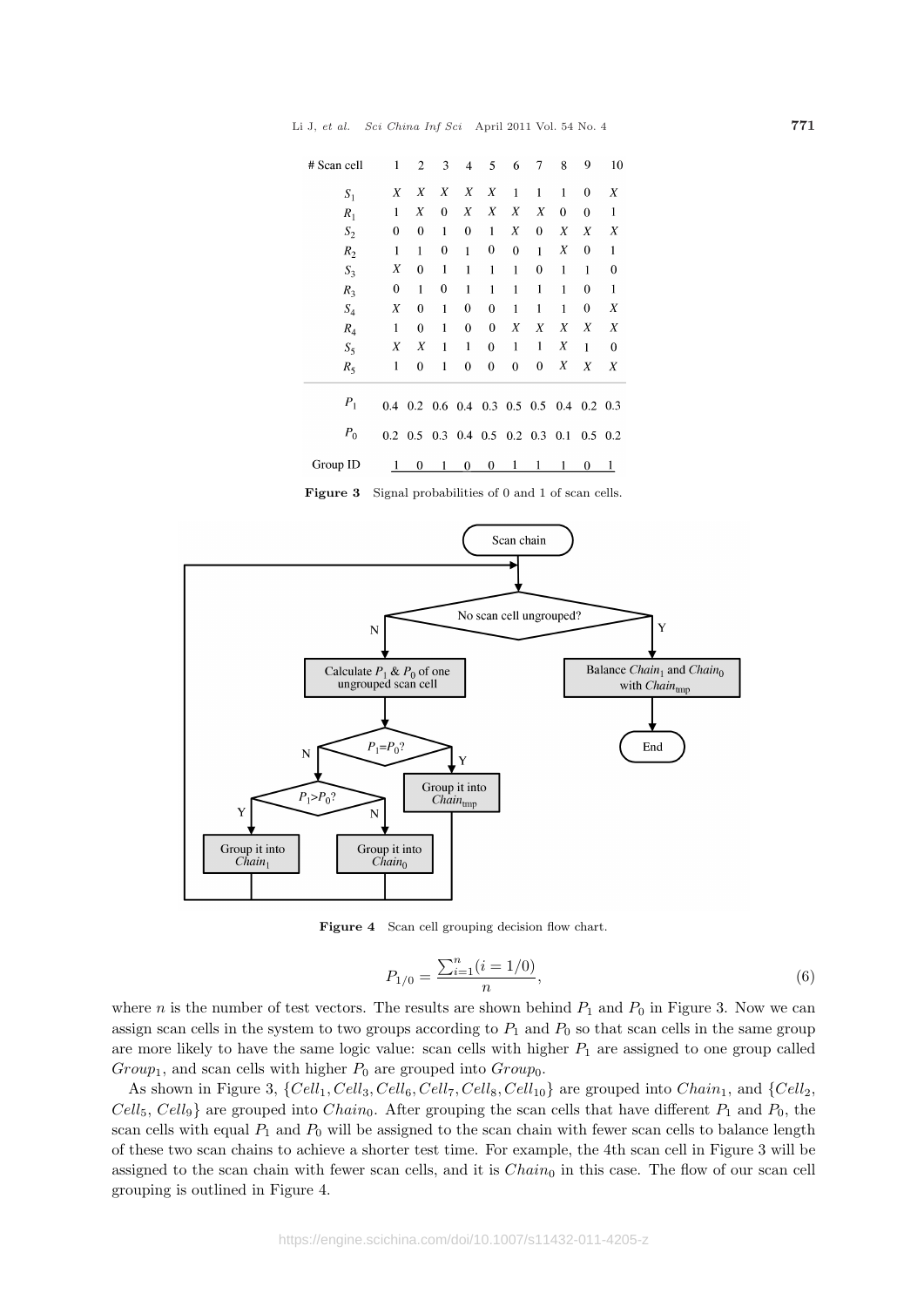

**Figure 5** Cost graphs. (a) Cost graph of  $Group_1$ ; (b) cost graph of Group<sub>0</sub>.

Figure 6 Cost graph of  $Group_1$  for finding Cell3.

In practice, scan chains are usually firstly segmented according to modules. In that case, our scan cell grouping can be conducted within each module to reduce test power of itself and the entire system.

#### 4.2 Scan cell ordering

Besides reducing the count of logic value differences in scan chains, we also try to reduce the shift transition counts caused by these logic value differences, which is mainly decided by the connection order of scan cells in each scan chain. Therefore, after the scan cell grouping process demonstrated in the previous section, we will decide connection orders of scan cells in  $Group_1$  and  $Group_0$  according to the proposed EWTM to form two scan chains:  $Chain_1$  and  $Chain_0$ .

By (4), for a given position, where j is a constant,  $EWTM_j$  is only relative to  $\sum_{i=1}^{N_v} (V_{i,j} \oplus V_{i,j+1})$  and  $\sum_{i=1}^{N_v} (R_{i,j} \oplus R_{i,j+1})$ , but their weights are not equivalent.  $\sum_{i=1}^{N_v} (V_{i,j} \oplus V_{i,j+1})$  has a we  $\sum_{i=1}^{N} (R_{i,j} \oplus R_{i,j+1}),$  but then weights are i<br>while  $\sum_{i=1}^{N_v} (R_{i,j} \oplus R_{i,j+1})$  has a weight of j.

To decide the connection order of the scan cells in  $Group_1$  and  $Group_0$  constructed in the scan cell grouping procedure, we have to calculate the EWTM value for each pair of the scan cells in the same group, and put the scan cells into the positions to achieve the minimum scan shift transition count.

For example, Figure 5(a) shows the cost graph for scan cells in  $Group_1$  from Figure 3. Each vertex represents a scan cell  $SC_i$ , and because all the grouped scan cells are not ordered yet, we need to calculate  $EWTM<sub>1</sub>$  between each pair of the scan cells, shown as the weight of each edge in the cost graph. Because  $EWTM_1$  between  $SC_6$  and  $SC_8$  is 0, they are first ordered into  $Chain_1$  as  $Cell_1$  and  $Cell_2$ . Here we choose  $SC_6$  as  $Cell_1$  and  $SC_8$  as  $Cell_2$ , and then delete  $Cell_1$  ( $SC_6$ ) in this figure. The first two scan cells in *Chain*<sub>0</sub> can also be decided similarly as shown in Figure 5(b), which will be  $SC_4$  and  $SC_9$  in this example.

Next we need to decide Cell<sub>3</sub> in Chain<sub>1</sub>. Since Cell<sub>1</sub> (SC<sub>6</sub>) has been deleted, EWTM<sub>2</sub> between Cell<sub>2</sub>  $(SC_8)$  and the scan cell not ordered are recalculated as shown in Figure 6. We can find that if  $SC_3$  is put adjacent to  $SC_8$ , there will be fewer transitions, and the decision process for Cell<sub>3</sub> in Chain<sub>0</sub> is similar. This iteration will continue until all the scan cells grouped into these scan chains have all been ordered.

After deciding connecting order of the scan cells, X-bits in test stimuli can be easily filled with lowpower X-filling techniques [17–19] to further reduce possible scan shift or capture transitions.

#### 5 Wire length consideration

Scan cell ordering in subsection 4.2 does not consider the distance between adjacent scan cells, which may cause long scan wire length. Therefore, we take scan wire length into account in this section. We first use EDA tools (here we use Cadence Encounter) to obtain placement information of each scan cell. Then the Manhattan distance  $D_{i,j}$  between each pair of scan cells is

$$
D_{i,j} = |X_i - X_j| + |Y_i - Y_j|,\t\t(7)
$$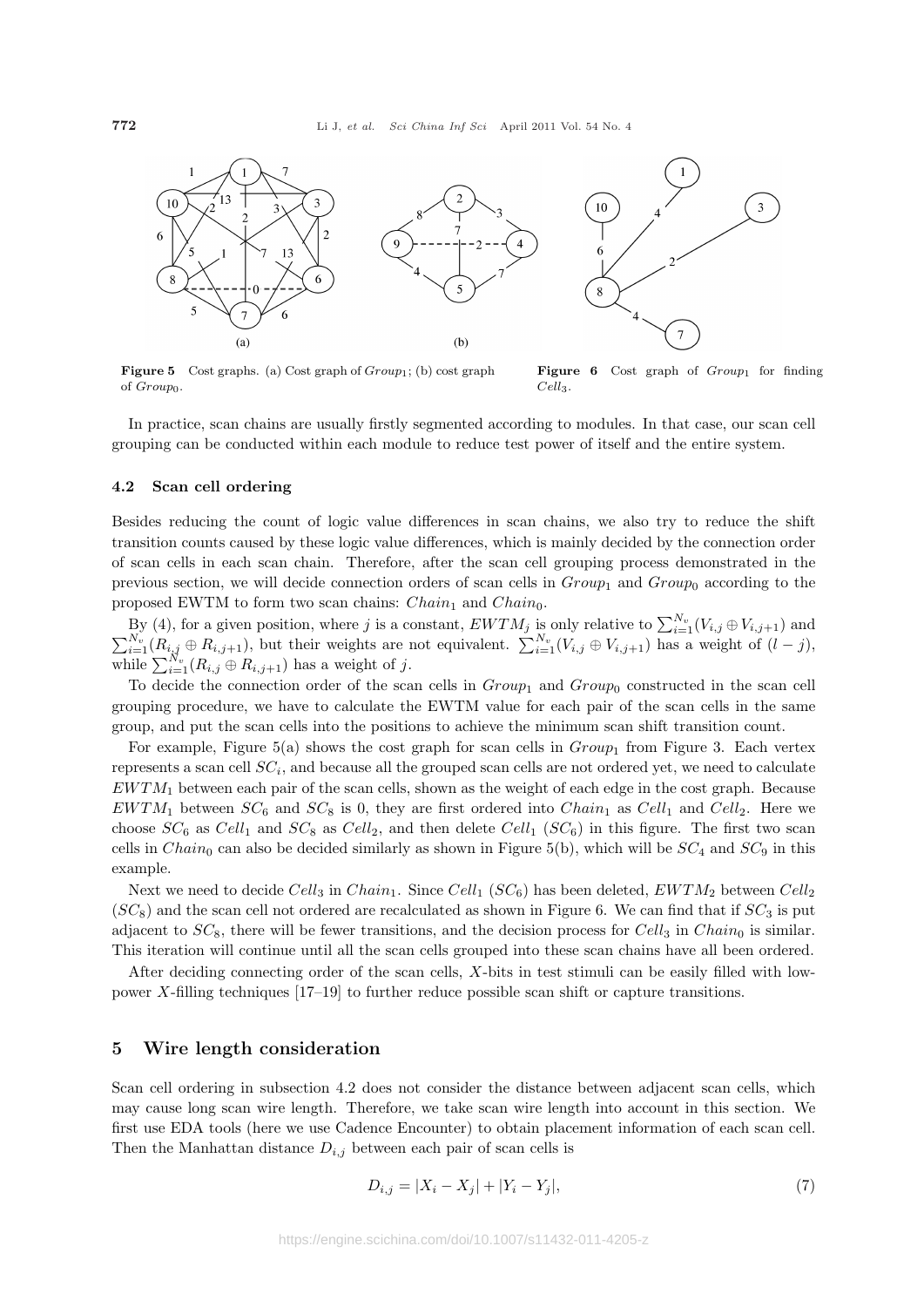

Figure 7 Proposed low power DfT design flow.

where  $X_i$ ,  $X_j$  and  $Y_i$  and  $Y_j$  are x- and y-coordinates of these two scan cells, respectively.

Now, distance of EWTM (DEWTM) is proposed to estimate the co-effect of distance and EWTM among the scan cells. DEWTM<sub>j</sub> between the jth and the  $(j + 1)$ th scan cell can be calculated as

$$
DEWTM_j = \frac{\alpha_D D_{i,j}}{D_{\text{max}}} + \frac{\alpha_T EWTM_j}{EWTM_{\text{max}}},\tag{8}
$$

where i ranges all the scan cells that have not been ordered into the scan chain yet;  $\alpha_D$  and  $\alpha_W$  are co-efficiencies of distance and EWTM between two scan cells, respectively, ranging from 0 to 1, and the sum being 1. They can be utilized by DfT engineers to make a tradeoff between reduction of transitions in the scan chain and the wire length of the scan chain.  $D_{\text{max}}$  and  $EWTM_{\text{max}}$  are used to unify the effect of distance and EWTM between two scan cells, so that the terms after  $\alpha_D$  and  $\alpha_W$  can be both between 0 and 1.

 $D_{\text{max}}$  means the maximum distance between any two scan cells in the circuit, calculated as

$$
D_{\max} = \max\{|X_{\max X} - X_{\min X}| + |Y_{\max Y} - Y_{\min Y}|, |X_{\max Y} - X_{\min Y}| + |Y_{\max Y} - Y_{\min Y}|\},\tag{9}
$$

where  $X_{\max X}$  and  $Y_{\max X}$  are the x- and y-coordinate of the scan cell with the maximum x-coordinate,  $X_{\min X}$  and  $Y_{\min Y}$  are for the scan cell with the minimum x-coordinate; and similar to  $X_{\max Y}$ ,  $Y_{\max Y}$ ,  $X_{\min Y}$  and  $Y_{\min Y}$ .

The maximum EWTM between any two scan cells is

$$
EWTM_{\text{max}} = j \times N_v + (l - j) \times N_v = l \times N_v,\tag{10}
$$

where l and  $N_v$  are the number of scan cells of the system and vectors in the test set, respectively.

Now, during the scan cell ordering phase, the weights in the cost graph are DEWTMs now to guarantee fewer scan shift transitions with shorter scan wire connection.

The flow of our low power DfT design can be concluded now as shown in Figure 7. In the first phase,  $P_0$  and  $P_1$  of each scan cell are calculated by eq. (6), and scan cells are grouped into two scan chains: *Chain*<sub>0</sub> and *Chain*<sub>1</sub> according to the comparison between their  $P_0$  and  $P_1$ . In the second phase, in each scan chain, the scan cells are reordered according to the calculation of EWTM or DEWTM. Then the scan architecture is formed.

#### 6 Practical discussions

Though vector-dependent DfT techniques (including the proposed one) can reduce shift power significantly with a low overhead, they also suffer from several practical problems.

1. Work with test compression: Test compression is widely applied in current DfT flow, and our technique can work well with it. Because the proposed technique is only concerned about test bits finally transferred into the scan cells, as long as we can obtain the test set after the decoder logic of the test compression scheme, both lower test data volume and shift power can be achieved.

2. Drawback: Such vector-dependent techniques still face one problem: the DfT structure needs redesigning whenever there are changes in the hardware and the test set. However, when the change is small, the shift power still could be reduced, though some efficiency may be sacrificed without redesigning the scan chain.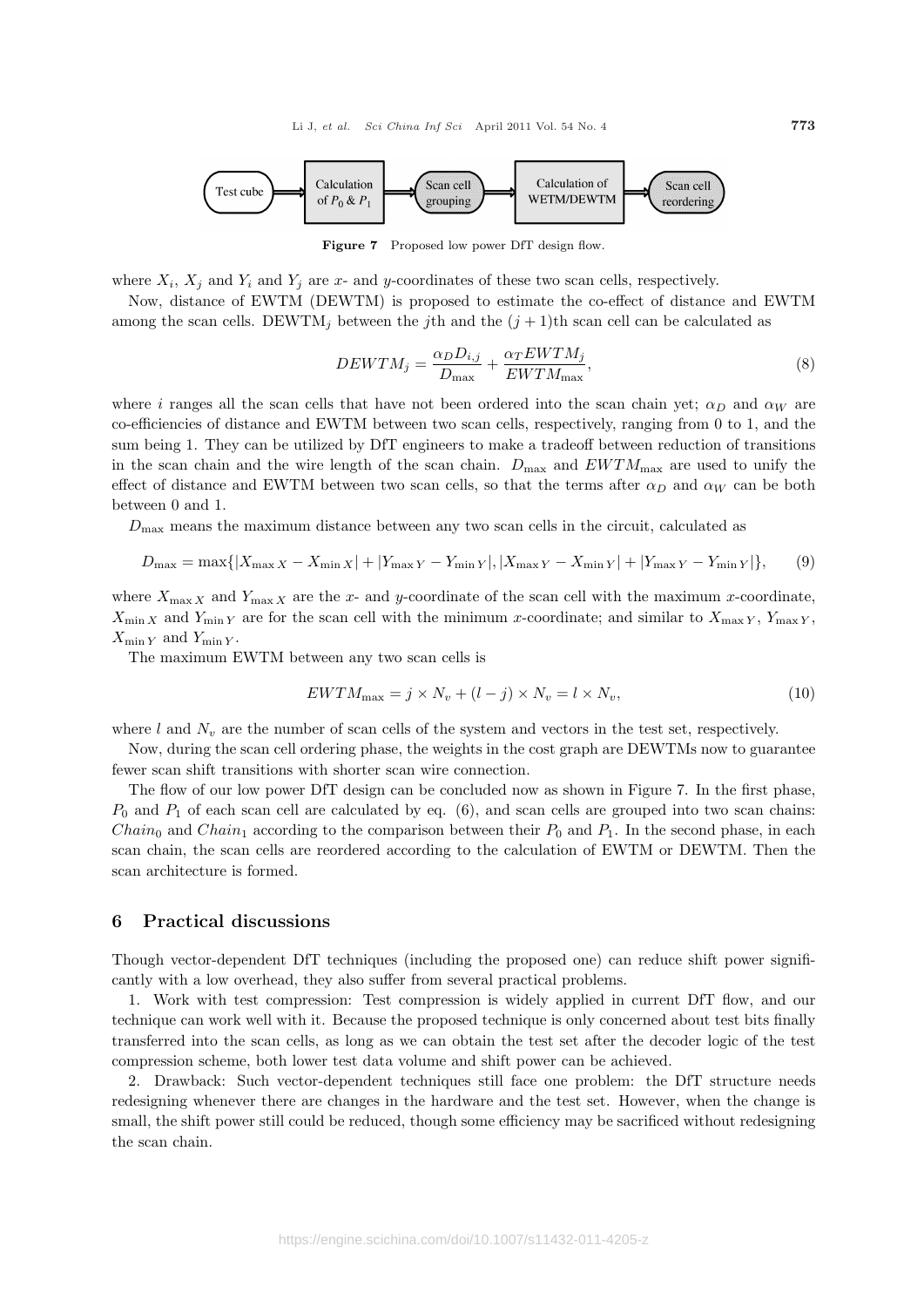| Circuit | $#Scan$ cells | $\#\text{Test vectors}$ | $X\%$  |
|---------|---------------|-------------------------|--------|
| s5378   | 179           | 111                     | 71.35% |
| s9234   | 211           | 159                     | 72.79% |
| s13207  | 638           | 236                     | 93.23% |
| s15850  | 534           | 126                     | 83.66% |
| s38417  | 1636          | 99                      | 67.80% |
| s38584  | 1426          | 136                     | 82.48% |

Table 1 Statistical information for experimental circuits

|        | Table 2 Test power reduction and wire length overhead of the proposed technology without consideration of the wire |  |  |  |  |  |  |  |
|--------|--------------------------------------------------------------------------------------------------------------------|--|--|--|--|--|--|--|
| length |                                                                                                                    |  |  |  |  |  |  |  |

| Circuits |           | Average shift   |      | Average capture | Wire length |                   |  |
|----------|-----------|-----------------|------|-----------------|-------------|-------------------|--|
|          | Ori.      | $Prop.(Red.\%)$ | Ori. | $Prop.(Red.\%)$ | Ori.        | $Prop.(Incre.\%)$ |  |
| s5378    | 731415    | 244379(66.6%)   | 93   | $54(41.9\%)$    | 10101       | $10393(2.9\%)$    |  |
| s9234    | 2020705   | 510123(74.8%)   | 78   | $62(20.5\%)$    | 14945       | $14284(-4.4\%)$   |  |
| s13207   | 14301591  | 3923762(72.6%)  | 210  | $152(27.6\%)$   | 223852      | $235485(5.2\%)$   |  |
| s15850   | 8608253   | 2358846(72.6%)  | 181  | $149(17.7\%)$   | 145888      | $150303(3.0\%)$   |  |
| s38417   | 87115769  | 42492976(51.2%) | 383  | $246(35.8\%)$   | 2445002     | $2424988(-0.8\%)$ |  |
| s38584   | 102615050 | 3224207(96.9%)  | 680  | $572(15.9\%)$   | 1709203     | 1719043(0.6%)     |  |
| Average  | 35898797  | 8792382(72.4%)  | 271  | $206(26.6\%)$   | 758165      | $759083(1.1\%)$   |  |

# 7 Experimental results

To verify the efficiency of our method, we conduct experiments on full-scan version of several ISCAS'89 benchmark circuits, and these designs are synthesized with 0.18 µm technology libraries by Synopsys Design Compile, and the scan chains are routed by Cadence Encounter. MinTest [21] test sets are used for these circuits (The don't-care bits are not filled in the ATPG procedure).

Two sets of experiments have been conducted on full-scan version of larger ISCAS'89 benchmark circuits using our low power DfT scheme under different configurations. One is performed without considering the wire length overhead; the other takes the wire length into consideration with the proposed DEWTM metric. These two sets of experiments are described in details in the following subsections. Table 1 presents general information about the benchmarks and test cubes used to evaluate our scheme: the number of scan cells, test vectors and X bit percent are all provided under " $#$  Scan cells", " $#$  Test vectors" and " $X\%$ ", respectively.

#### 7.1 Experiments without consideration of wire length

In the first set of experiments, we have constructed the proposed scan architecture without considering the wire length overhead to obtain the maximum test power reduction ratio. Two steps as illustrated in section 4 under guidance of EWTM are applied during the constructing, and for X-bits left in the test cube after the proposed scan chain design, they are filled arbitrarily with X-filling technique for capture power reduction (the method in [18] is adopt in this experiment; however, there is no dependency between the X-filling procedure and the proposed technique, so any other X-filling techniques can also be applied for different capture power reduction efficiencies).

Table 2 lists the average test power (including both the shift power and the capture power) reduction results and the wire length overheads of such scan chain designs. The average shift power and capture power of the original and the proposed scan chain design are measured by EWTM under "Ori." and "Prop." below "Average shift" and "Average capture", respectively. And the test power reduction of the proposed technique against the original scan chain design of these circuits are given in brackets ("Red.%") under "Prop.". The wire length increments of the proposed scan chain design of these circuits are listed under "Prop. (Incre.  $\%)$ " to show the overhead of the proposed technique.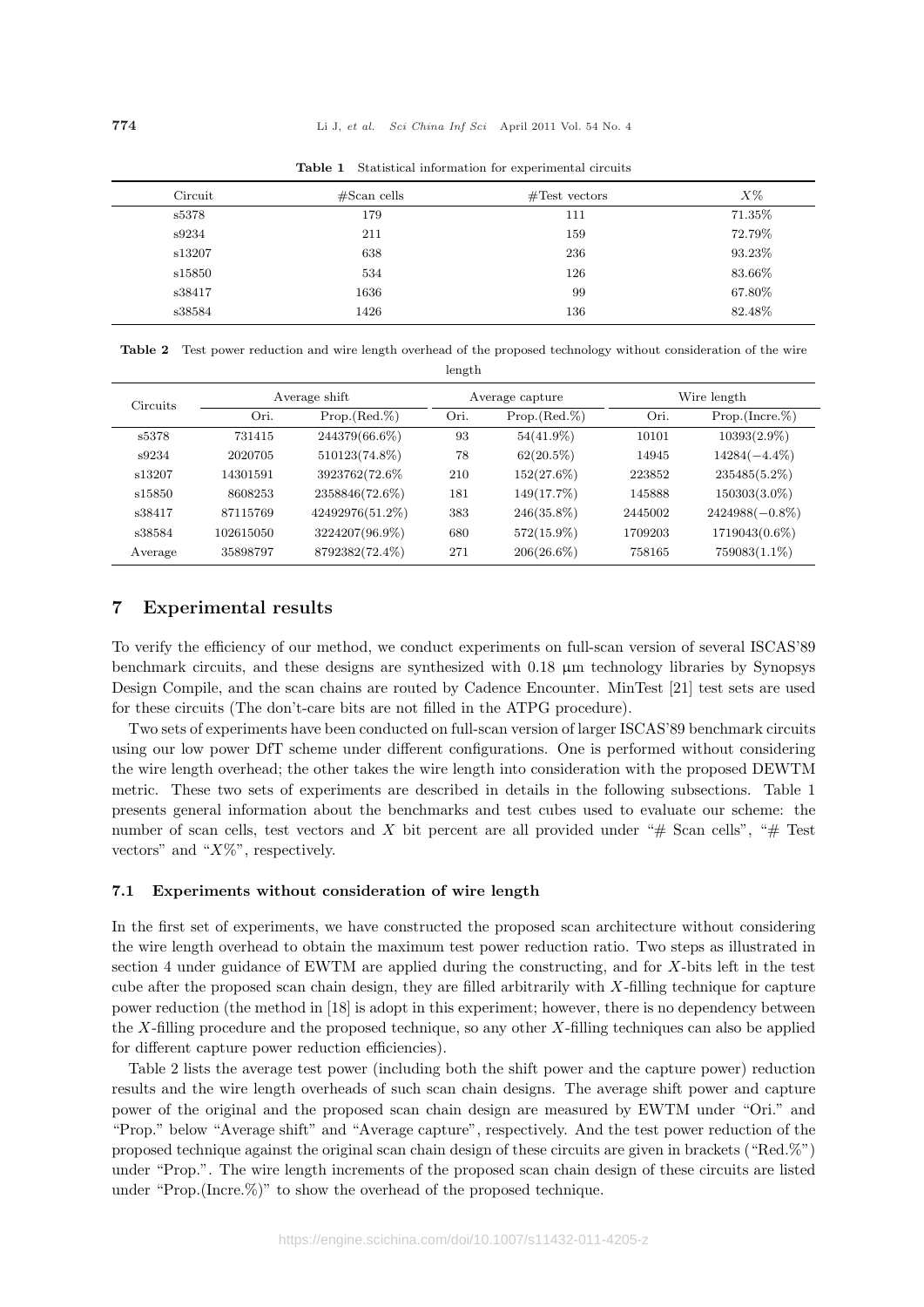| Circuits |      | Peak shift      | Peak capture |                 |  |
|----------|------|-----------------|--------------|-----------------|--|
|          | Ori. | $Prop.(Red.\%)$ | Ori.         | $Prop.(Red.\%)$ |  |
| s5378    | 121  | $86(28.9\%)$    | 154          | $103(33.1\%)$   |  |
| s9234    | 129  | $72(44.2\%)$    | 103          | $108(-4.9\%)$   |  |
| s13207   | 554  | $315(43.1\%)$   | 264          | $267(-1.1\%)$   |  |
| s15850   | 468  | $286(38.9\%)$   | 241          | $246(-2.1\%)$   |  |
| s38417   | 1468 | 841(42.7%)      | 587          | $545(7.2\%)$    |  |
| s38584   | 871  | $597(31.5\%)$   | 767          | $747(2.6\%)$    |  |
| Average  | 602  | 377(38.2%)      | 353          | $336(5.8\%)$    |  |

Table 3 Peak test power reduction of the proposed technology without consideration of the wire length

From Table 2 we can see that, compared with the average test power reduction ratio (72.4% for shift power and 26.6% for capture power, in which the capture power reduction is mainly due to the efficiency of X-filling technique), the wire length overhead of the proposed technique is very low  $(1.1\%$  on average), and this wire length overhead can be further reduced with the guidance of DEWTM, as will be verified in the next subsection.

For completeness, the peak power (including both peak shift power and peak capture power) results are also listed in Table 3. As can be seen from this table, the peak shift power can also be significantly reduced by the proposed scan chain design. However, because the proposed scan chain are constructed without considering the capture power, some patterns in some circuits may have higher peak capture power than the original design, but due to efficient X-filling after the scan chain design, the average peak capture power can be reduced in the experimental circuits.

#### 7.2 Experiments with consideration of wire length

To reduce the wire length overhead of the proposed technique, the second set of experiments is conducted as illustrated in section 4. The only difference between this set of experiments and the previous one is that the guidance is DEWTM now; thus the wire length can be considered and reduced during the scan chain construction.

In order to show the effectiveness of the weights in DEWTM:  $\alpha_T$  and  $\alpha_D$ , we have conducted two sets of configurations of these two values: (1)  $\alpha_T = 0.1$  and  $\alpha_D = 0.9$ , which means the transition count between two scan cells is more important than the location consideration of them in the reordering process; (2)  $\alpha_T = 0.9$  and  $\alpha_D = 0.1$ , which means that the distance between two scan cells are more important in the reordering.

Figure 8 shows the effectiveness of DEWTM on reducing the wire length of the scan chains of the experimental results. In this figure, the first set of data "1" shows shift/capture power reduction and wire length increment of the proposed technique with guidance of EWTM (results shown in the previous subsection); the second set of data "2" shows the above values of configuration (1) as illustrated in the previous paragraph; and the third set of data "3" shows the above values of configuration (2) as illustrated in the previous paragraph.

As is evident in this figure, with only little loss of test power reduction ratio, the wire length overhead drops steeply as shown in the trend of the green line.

# 8 Conclusions

This paper has addressed the test power problem in scan-based environments in systems where this problem is acute due to the scan chain transitions during the shift of test data, and proposed a low power DfT scheme to solve it. This approach has been shown to be both effective and easy to implement with low wire length overhead. There are two phases in the proposed method: scan cell grouping and reordering: 1) grouping: The scan cells are grouped into two scan chains according to the possibilities of 0 and 1 of logic value of this scan cell in a given test cube; 2) reordering: The scan cells in respective scan chain are reordered according to two metrics proposed in this paper to achieve fewer transition that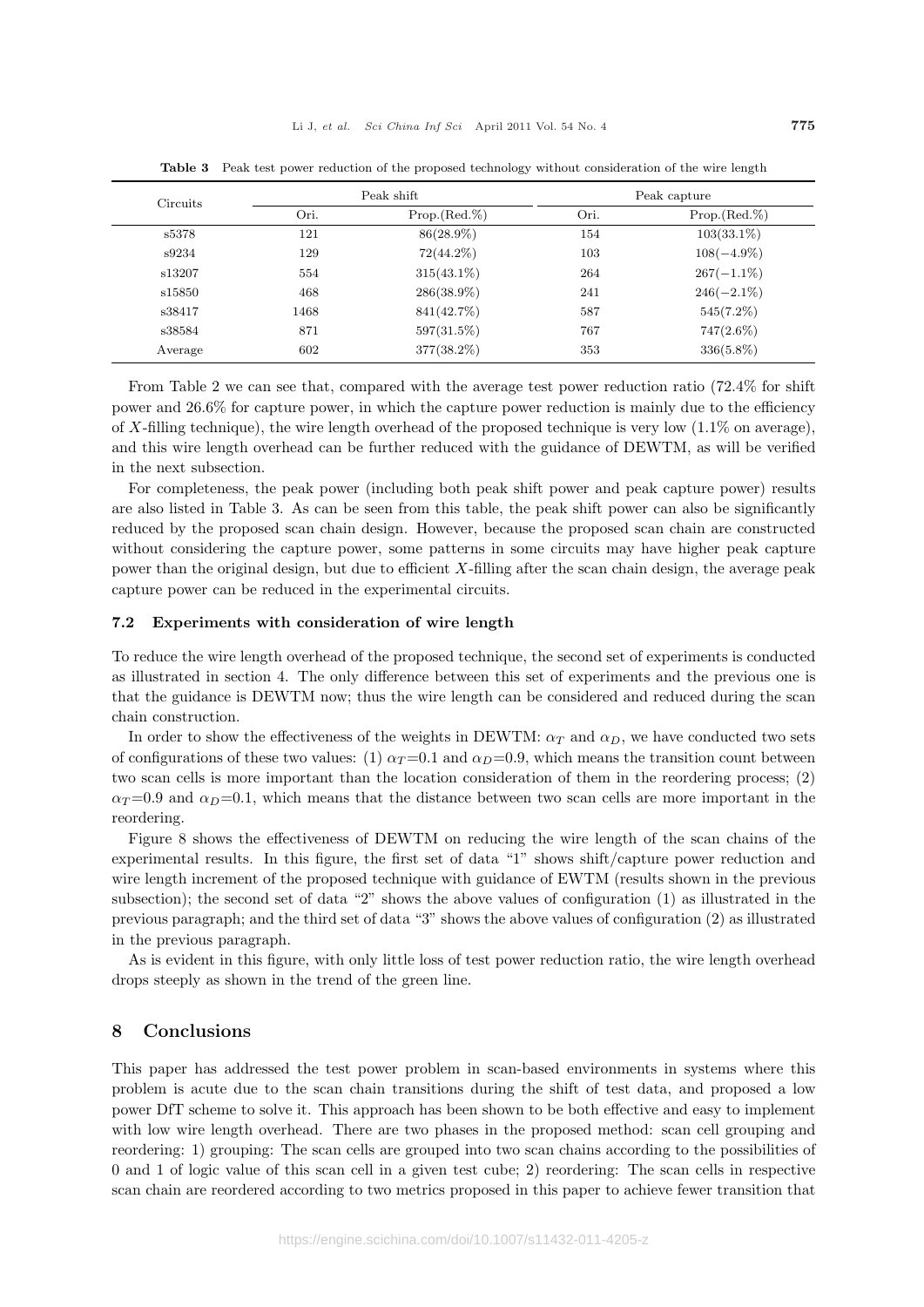

Figure 8 Wire Length Reduction with DEWTM.

happen in the scan chain with low wire length overhead. Two metrics are proposed to guide the scan cell reordering process: extended weighted transition metric (EWTM) used to estimate transitions caused by different logic values between both test stimulus and response bits in two adjacent scan cells, and distance of extended weighted transition metric (DEWTM) used to estimate the co-effect of distance and EWTM between scan cells.

Experimental results show that the proposed scan chain design can achieve high shift power reduction with low wire length overhead, which can still be further reduced by scan chain construction with guidance of the proposed DEWTM. Moreover, there is still space for  $X$ -filling to accomplish for capture power reduction after the proposed scan chain design, as has been verified in the experiments.

The future work will focus on the routing congestion problem of our design. In addition, test power during the capture cycles is also an important concern of test power problem in scan-based scheme, which will be co-optimized with shift power in our future work. Moreover, as leakage power has become more and more important in recent years, it is also to be considered.

#### Acknowledgements

This work was supported by the National Natural Science Foundation of China (Grant Nos. 60633060, 60803031, 61006017), the National Basic Research Program of China (Grant No. 2005CB321604), the National High-Tech Research & Development Program of China (Grant Nos. 2007AA01Z107, 2007AA01Z113, 2007AA01Z109, 2009AA01Z129), the National Science Foundation of China (Grants Nos. 60425203, 60910003), the Key Laboratory of Computer System and Architecture, ICT, CAS (Grant No. ICT-ARCH200902), and China Postdoctoral Science Foundation (Grant No. 20100470014).

#### References

- 1 Crouch A. Design-for-Test for Digital ICs and Embedded Core Systems. Upper Saddle River, NJ: Prentice Hall, 1999
- 2 Girard P. Survey of low-power testing of VLSI circuits. In: Proc. of IEEE Design and Test of Computers, 2002. 82–92
- 3 Zorian Y. A distributed BIST control scheme for complex VLSI devices. In: Proc. of VLSI Test Symposium, Guam, 1993. 4–9
- 4 Whetsel L. Adapting scan architectures for low power operation. In: Proc. of International Test Conference, Atlantic, 2000. 863–872
- 5 Rosinger P, Al-Hashimi B M, Nicolici N. Scan architecture with mutually exclusive scan segment activation for shiftand capture-power reduction. IEEE Trans Comput-Aid Design Integ Circ Syst, 2004, 23: 1142–1153
- 6 Sankaralingam R, Touba N A. Inserting test points to control peak power during scan testing. In: Proc. of International Symposium on Defect and Fault Tolerance in VLSI Systems, Vancouver, 2002. 138–146
- 7 Elm M, Wunderlich H J, Imhof M E, et al. Scan chain clustering for test power reduction. In: Proc. of Design